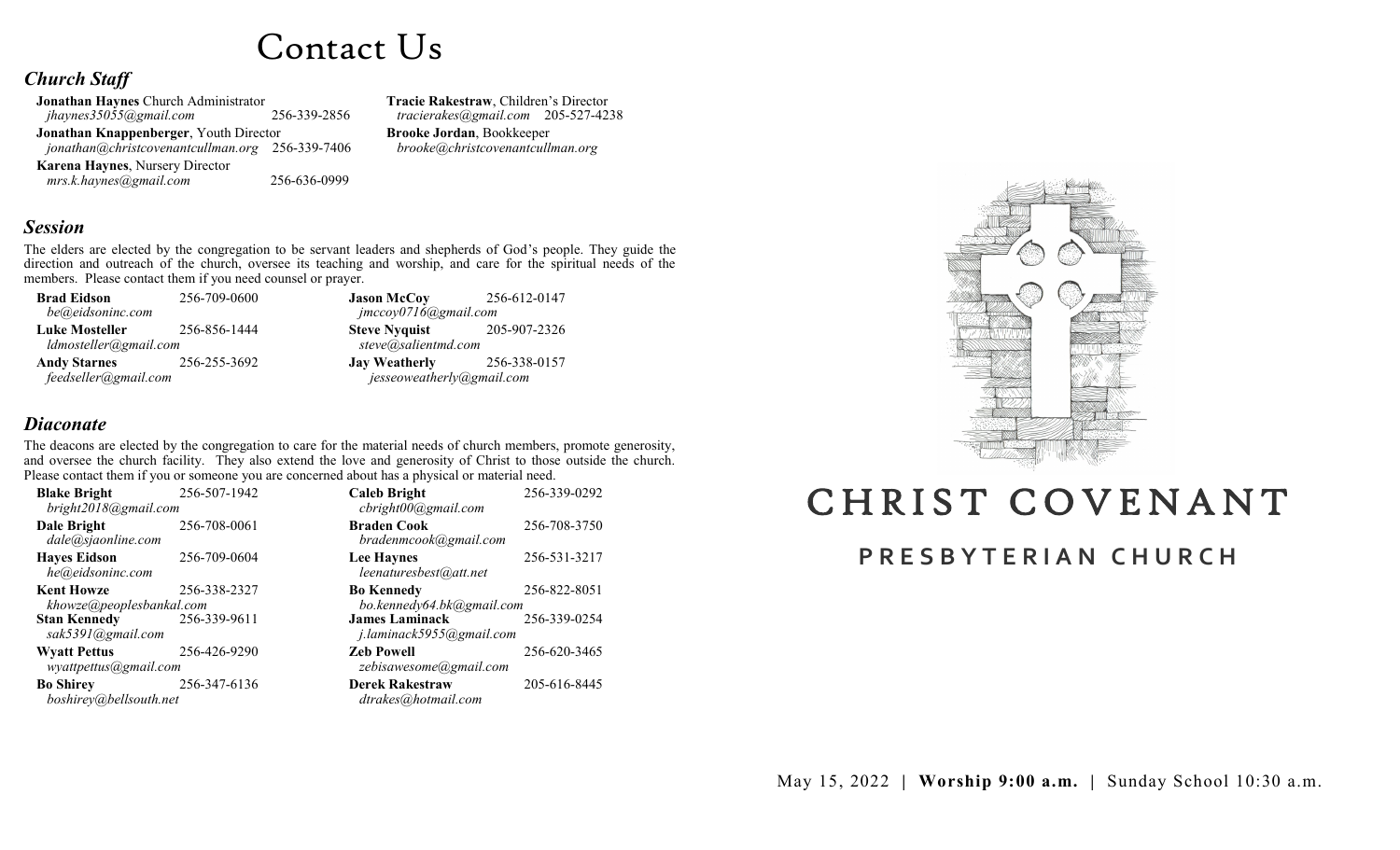# The Lord's Day

| <b>CALL TO WORSHIP</b> | <b>From Psalm 68</b>                                                                                                                                                  |
|------------------------|-----------------------------------------------------------------------------------------------------------------------------------------------------------------------|
| Minister:              | Sing to God, sing praise to his name,<br>extol him who rides on the clouds-<br>his name is the LORD—and rejoice before him.                                           |
| People:                | A father to the fatherless,<br>a defender of widows,<br>is God in his holy dwelling.<br>God sets the lonely in families,<br>he leads forth the prisoners with singing |
| Minister:              | You are awesome, O God, in your sanctuary;<br>The God of Israel gives power and strength to his people.                                                               |
| People:                | Praise be to God!                                                                                                                                                     |

### **SONGS OF PRAISE** *A Thousand Hallelujahs*

WORDS & MUSIC: Brooke Ligertwood, Phil Wickham, and Scott Ligertwood, 2022

Who else would rocks cry out to worship; Whose glory taught the stars to shine Perhaps creation longs to have the words to sing; But this joy is mine.

> With a thousand hallelujahs We magnify Your Name. You alone deserve the glory The honor and the praise. Lord Jesus, this song is forever Yours A thousand hallelujahs And a thousand more.

Who else would die for our redemption; Whose resurrection means I'll rise There isn't time enough to sing of all You've done; But I have eternity to try

> Praise to the Lord, To the Lamb To the King of heaven. Praise for He rose Now He reigns. We will sing forever.

(We sing) Praise to the Lord, To the Lamb, To the King of heaven. Praise for He rose. Now He reigns. We will sing forever.

**For women of all ages** Crazy Train, Finding Rest in a World You Can't Control Room 10 Jesus says "Come to me, all you who are weary and burdened, and I will give you rest." We all have a picture of how life should go. Our emotional, spiritual, and even physical well being are taken for a crazy ride as our very sanity becomes dependent on how closely reality matches our expectations. Join us in our Women's Sunday School class as we look at Julie Sparkman's book *Unhitching from the Crazy Train, Finding Rest in a World You Can't Control*.

**For women of all ages** 1 Corinthians 13 Gloria Edwards Room Using 1 Corinthians 13 as a foundation, along with similar texts, we will study the practical ways that God's grace works in our hearts to help us love him with all our heart, soul, and mind, and to love our neighbor as ourselves.

**For young couples** Jay Weatherly / Andy Starnes Fellowship Hall Our purpose is to support, encourage, and equip young couples in their journey through a unique time of life. We will study I and II Timothy, work through books by respected Christian authors, and carve out time to focus on marriage and parenting. We will invite several guest couples to join us along the way to share their stories. Some of these couples will be members of Christ Covenant, and others will come to us from outside our church. But we look forward to learning from seasoned couples who have experienced many highs and lows – and God's faithfulness throughout their journeys. We desire much interaction among all participants. But we will look ultimately to the Word of God and the Holy Spirit as our source of truth, wisdom, and inspiration. We are often asked to define "young couple". While tempted to provide a definition, we believe it unwise to fall into such a trap. If you see yourself as a young couple, then this Class is for you!

#### *Church Membership*

We have an Inquirers Class for those who are considering church membership or who simply want to know more about Christ Covenant. This class meets, as needed, in the Bell Tower during Sunday School. Please contact Brad Eidson or Jonathan Haynes if you would like to attend.

#### *Women for Christ*

The CCPC Women's Committee was developed to serve the women in our church body based on Romans 12:2. We are excited about the direction the Lord is taking our committee, and we are committed to teaching women to be transformed by the renewing of their minds through the Scripture, so that the women of our church will be able to test and approve God's good, pleasing and perfect will. Our desire is that every woman at CCPC has an opportunity to serve and connect. We are focused on outreach, prayer, mercy ministry and spiritual growth. If you are interested in helping in any of these areas of service to our church family, please contact Tina @ 256-347-3593 or Diane @ 256-709-2642.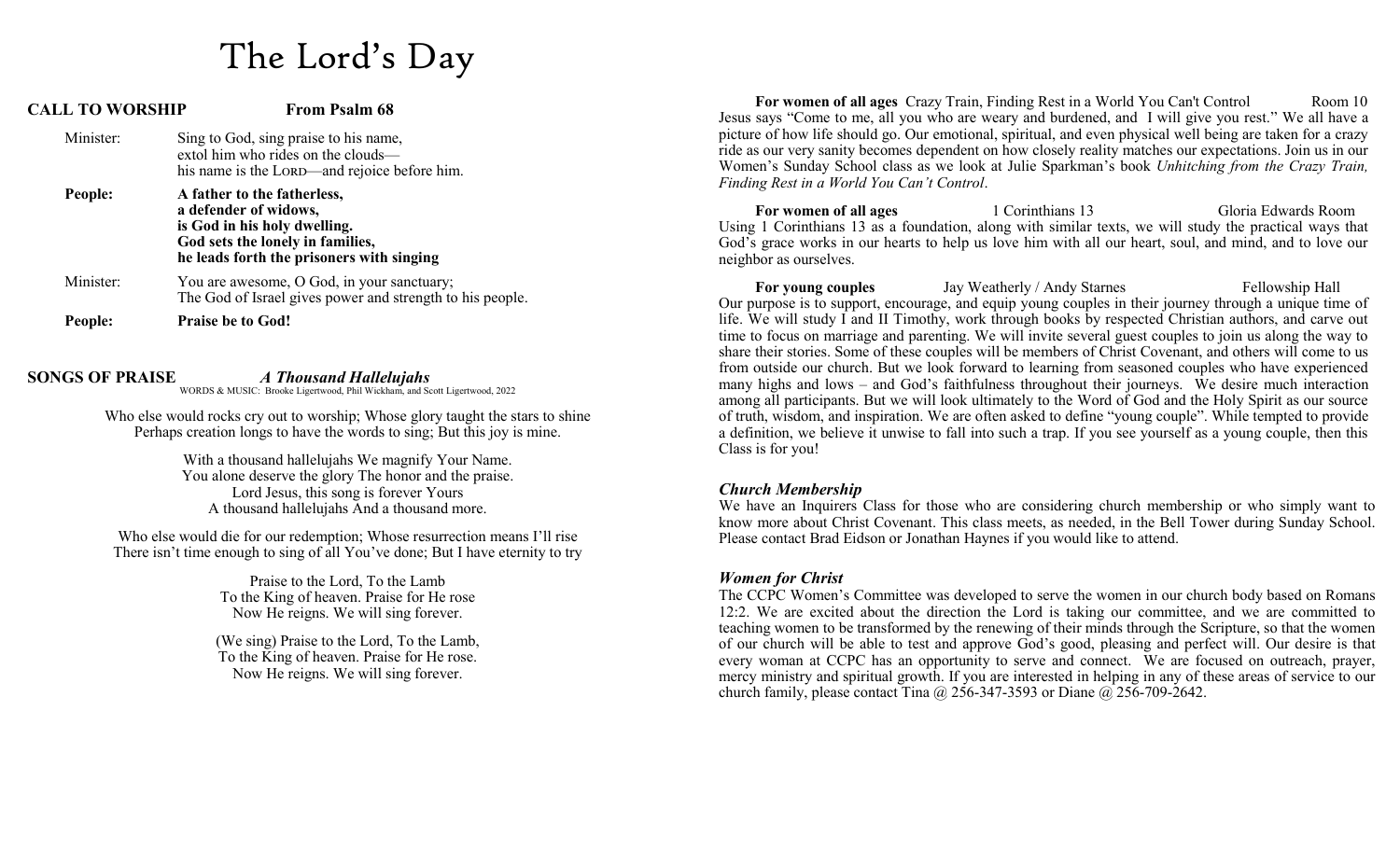# Classes & Other Information

### *Children's Sunday School*

Sunday school classes for all ages are held after the worship service. Below you will find a class list and room numbers. If your child is 2nd grade or younger please walk them to their classroom and promptly pick them up following Sunday school, all other grades will be dismissed following Sunday school. The classes will meet in the following rooms:

**Toddler class (3yrs)** - Scott/Becky Lewis - Room 14

**Preschool 4yrs** - Whitney/Braden Cook & Tara/Randy Quinn - Room 15

**Kindergarten** - Allison/Blake Bright & Rachel/Jonathan Skeen - Room 6

**1st - 2nd grades** - Sheena/Daniel Johnson & Laura Reeder - Room 8

**3rd grade** - Joyah/Wyatt Pettus & Hope/Billy Atchison - Downstairs

**4th - 6th girls** - Holly Powell (with Siusan Peek as backup) - Downstairs

**4th - 6th boys** - Bo Shirey - Downstairs

### *Youth Sunday School*

The youth will meet in two classes at The Hill and study various theological topics ranging from the characteristics of God, TULIP, and finding your identity in Christ.

| 7 <sup>th</sup> through 9 <sup>th</sup> Grade | Jonathan Knappenberger                              | The Hill (Big Room) |
|-----------------------------------------------|-----------------------------------------------------|---------------------|
| $10^{th}$ through $12^{th}$ Grade             | John and Denise Knappenberger The Hill (Green Room) |                     |

# *Adult Sunday School Classes*

**For men and women** Randy Hays **Room 4** Room 4 *Genesis "Beginnings" -* The first 11 chapters of Genesis are the foundation of Christian faith. In the inaugural pages of God's Word are found the creation of the world, the fall of the humanity, the promise of redemption and the beginning of salvation history. Interwoven in the text is the hope of the promised Christ who will rescue God's chosen people from their own rebellion. Join us in the study and discussion of these incredible pages. Pages which reveal the very beginning of the human journey from paradise to failure and the hope of redemption.

For men and women Steve Nyquist / Luke Mosteller Sanctuary *Reboot, Return, Rebuild* The Old Testament story ends with God's people trickling back to the Promised Land after the 70 years of Babylonian Captivity. There is plenty to see and learn. We will explore together the 5 Post-Exile books; Ezra, Nehemiah, Haggai, Zechariah and Malachi. Any and all are welcome to join.

#### *What A Beautiful Name* MUSIC & TEXT: Hillsong, 2013

You were the Word at the beginning, One with God, the Lord Most High. Your hidden glory in creation Now revealed in you, our Christ.

> *What a beautiful Name it is, What a beautiful Name it is— The Name of Jesus Christ my King. What a beautiful Name it is, Nothing compares to this— What a beautiful Name it is, The Name of Jesus.*

You didn't want heaven without us So, Jesus, You brought heaven down. My sin was great, your love was greater, What could separate us now?

*What a wonderful Name it is, What a wonderful Name it is— The Name of Jesus Christ my King. What a wonderful Name it is, Nothing compares to this— What a wonderful Name it is, The Name of Jesus.*

Death could not hold you, The veil tore before you, You silence the boast of sin and grave. The heavens are roaring the praise of your glory For you are raised to life again

You have no rival, you have no equal, Now and forever, God, you reign. Yours is the kingdom, yours is the glory, Yours is the Name above all names.

> *What a powerful Name it is, What a powerful Name it is— The Name of Jesus Christ my King. What a powerful Name it is, Nothing can stand against— What a powerful Name it is, The Name of Jesus.*

# **INVOCATION**

**SCRIPTURE READING Micah 6:6-8 & Isaiah 57:14-15**

# **CONFESSION OF SIN**

Most holy and merciful Father, we acknowledge and confess before you our sinful nature; Prone to evil thoughts and ways; slothful in doing good;

Unthankful for all your provisions; full of shortcomings and offenses.

By your blessed Holy Spirit teach us to hate our errors;

Cleanse us from our secret faults; and forgive our sins, for the sake of your dear Son.

We plead with you, most holy and loving Father, that you will help us

to live in the light of your holiness and to walk in your ways,

according to the commandment of Jesus Christ, our Lord. Amen.

# **ASSURANCE OF PARDON**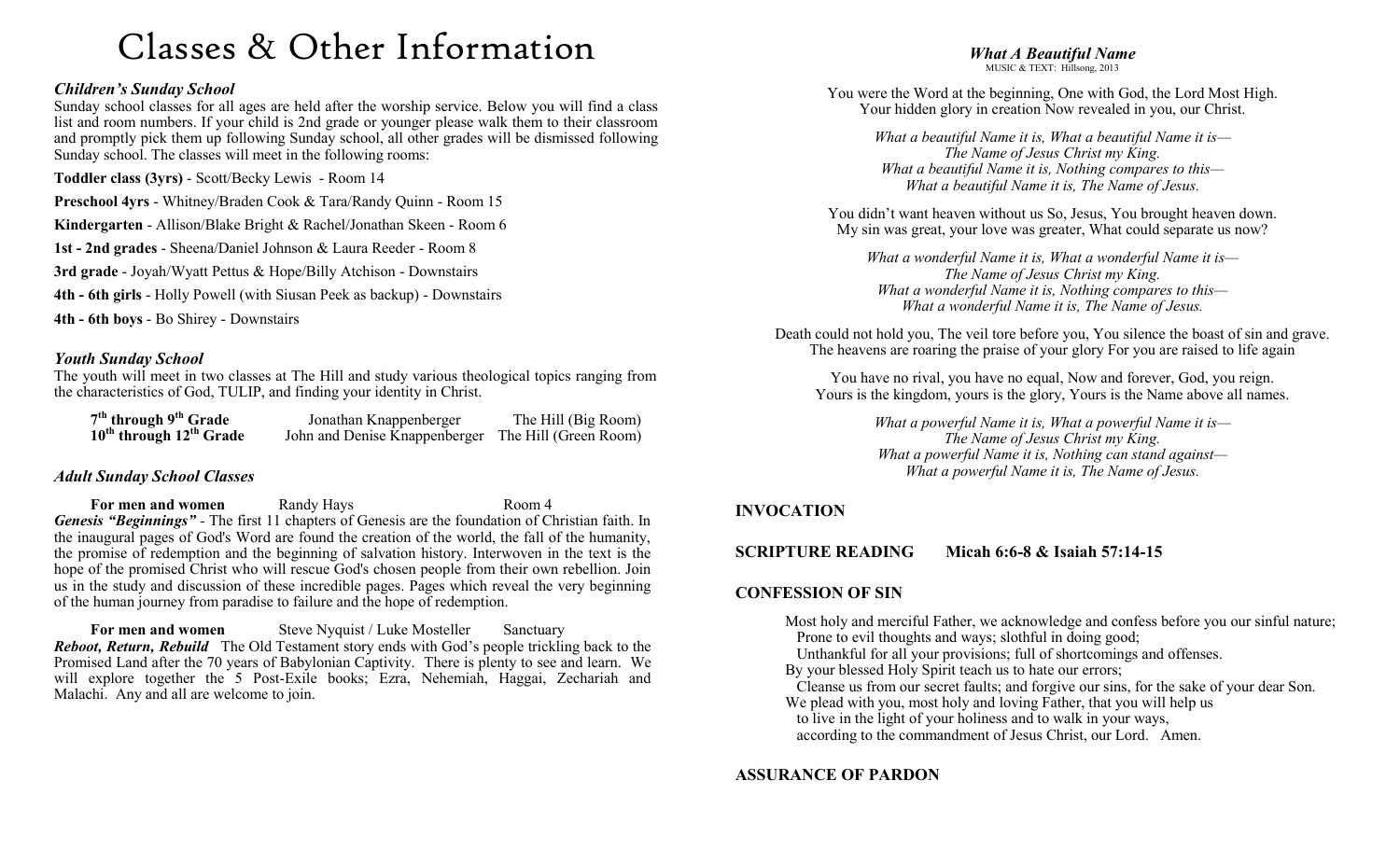# Sermon Notes

#### **SONG OF ASSURANCE** *Blessed Assurance*

WORDS & MUSIC: Michael Farren, Jaywan Maxwell, Rhyan Shirley, Nate Singh, <sup>2019</sup>

All my attempts to be satisfied were vain and empty Until the moment You rescued me and Your love filled me. My soul sings, now my soul sings.

*What blessed assurance I've found in You, I've found in You. I won't be shaken; I will not be moved. How steadfast Your strong hand is keeping me, is keeping me. I won't be shaken; I will not be moved. Oh blessed assurance!*

No other love that I've ever known compares to You, God. No other love that I've ever found has done what You've done. My soul sings, Now my soul sings.

Ever my anchor, ever my strength, Ever my portion, and all I need, Ever my healing, ever my hope, Ever the truth that leads me home, that leads me home.

### **MISSIONS TEAM COMMISSIONING**

### **ANNOUNCEMENTS**

# **INTERCESSORY PRAYER**

# **OFFERING**

**SCRIPTURE READING Philippians 2:1-11** 

**SERMON** Holy and Humble Phil Reddick

**COMMUNION SONG** *In My Hiding Place* 

TEXT & MUSIC: Mike Lunsford, 2005

Loving God please have mercy, take my sin away. Father wash me and cleanse me, make me pure again. Against You and You only, have I sinned willingly. Father You are most Holy. Purify me!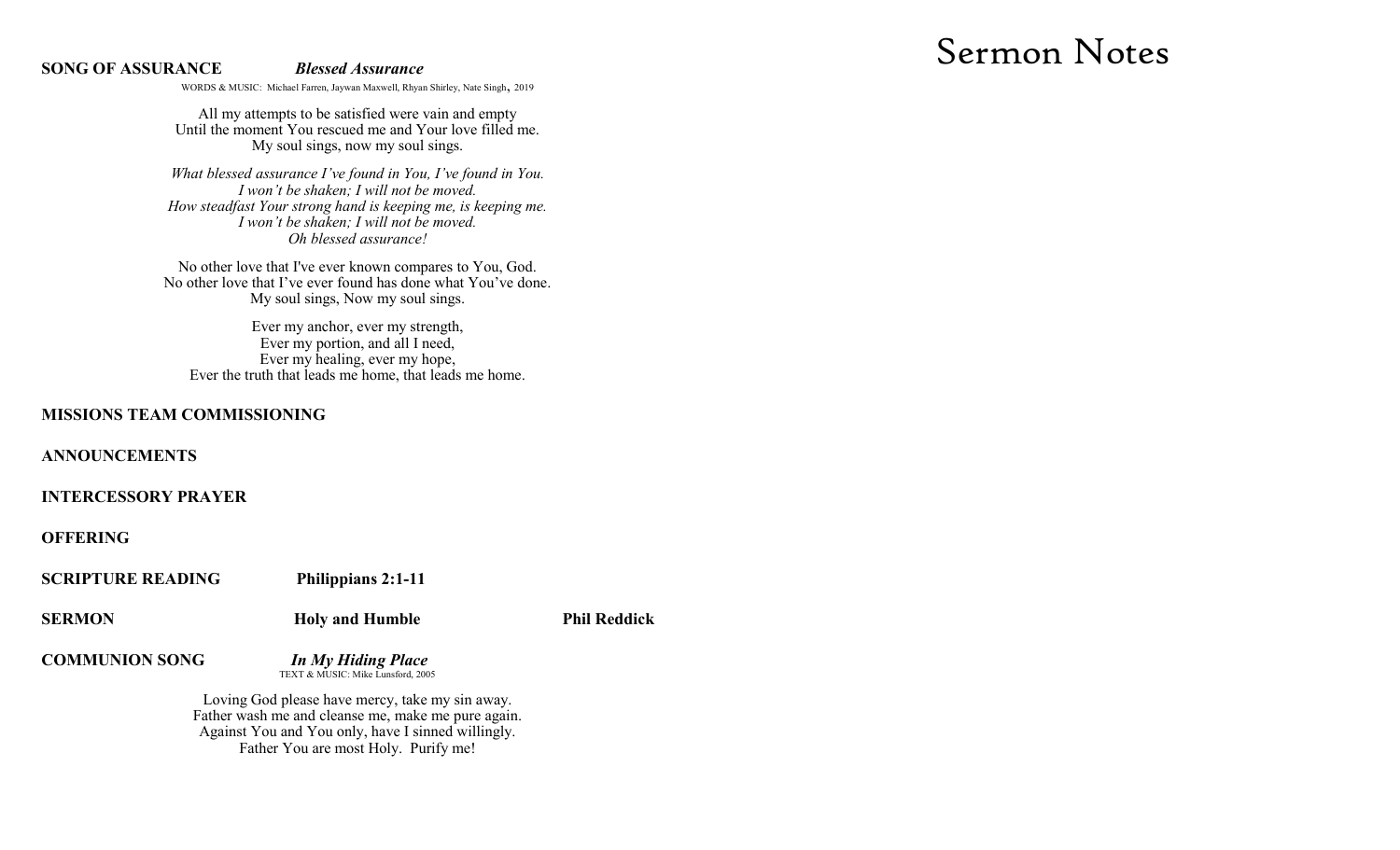# "Love . . . Reaching"

**Argyris and Dina Petrou are natives of Athens, Greece. Argyris is a pastor and professor at the Greek Bible College. Dina is the director of Community House Damaris (CHD), a Christian ministry for victims of sex trafficking. The updates below were received in an email in November of last year.**

### Dear Friends at Christ Covenant Cullman,

This is [a report] οn another years' work at Greek Bible College. Thank you for your prayers and support for me as I am serving in the Greek Bible College but also in my itinerant preaching to churches when there is need and my educational efforts via my two YouTube channels. Although I spend endless hours coaching the staff or fundraising for Dina's ministry to trafficked girls..., I will not refer to that here. I am very happy to give you a yearly report of my ministry to our students that are a source of continued blessings in my life. As we are moving fast towards graduation, it is time to remember some of the key moments of life in our Bible college.

In the fall of 2021, I taught an advanced theology class on the person and work of our Lord Jesus Christ. What an overwhelming responsibility to teach about the One we need to know personally, to develop our faith in, to trust and love, and to come to a life of worship and service! I also taught them Eschatology, which is teaching about the end times, the coming of the Lord and His kingdom. Theology courses finish with a written exam which I correct. In the Spring I taught my class on Homiletics/Preaching to the third year students. In this class, I see the accumulated effect of our students' study for 3 years with us which concludes in a preaching practicum reviewed by their peers and the faculty. What a blessing to see them communicate God's word with passion and clarity! Every fall I also teach the first year students a review of Theology: bibliology, anthropology, hamartiology, soteriology… and many other big words. First year students are a lot of fun...!

An important aspect of teaching young people is to be available to students and to hear their burdens and struggles. "Clean Monday" is 40 days before Easter and that day we do picnics with special food and we fly kites. It is a day that Dina  $\&$  I invite students to spend with us in our home. It was a big success...full...of eating, playing and laughing. One of the big difficulties we experienced as a community was the passing...of our director Jeff Baldwin in March of 2022. A friend and coworker for me, a teacher and mentor for my students; he will be remembered fondly and will be an example to follow.

I have had several opportunities to preach the word in several...churches, but the most memorable ones are in two churches in Lima, Peru. While I was visiting Fivos Mantagiosis, a friend and former student of mine that has been a missionary in Lima for 10 years. I had a great opportunity to appreciate his ministry [and] contribute in his work by preaching.

Finally I want to tell you about my preaching and teaching in two YouTube channels. One for orthodox with 40 videos on the Gospel & Epistles reading of the day http://bit.ly/ευαγγελιο. My second channel has 60 videos for evangelicals called Right Course https://www.youtube.com/c/ΣΩΣΤΗΠΟΡΕΙΑ.

Thank you for being a huge encouragement with your prayers and support. Argyris Petrou

*Your mercy's deep, Your mercy's wide, Your mercy finds me where I hide. The river flows and washes over me. And when I turn to run away Your mercy finds me where I am And covers me with amazing grace, In my hiding place.* 

Many times I've been silent, and I've wasted away. Then You've heard my confessions, and my sin You forgave. So I come to You Father, let the waters rise. Father, You are my refuge. In You I'll hide.

*Your mercy's deep, Your mercy's wide, Your mercy finds me where I hide. The river flows and washes over me. And when I turn to run away Your mercy finds me where I am And covers me with amazing grace, In my hiding place.* 

# **CONFESSION OF FAITH Heidelberg Catechism Q. 44**

Minister: Why does the creed add "He descended to hell?

**People: To assure me in times of personal crisis and temptation that Christ my Lord, by suffering unspeakable anguish, pain, and terror of soul, especially on the cross but also earlier, has delivered me from the anguish and torment of hell.**

# **COMMUNION**

# **CLOSING SONG** *On Jordan's Stormy Banks I Stand*

TEXT: Samuel Stennett, 1727-1795 MUSIC: Christopher Miner, 1997

On Jordan's stormy banks I stand And cast a wishful eye, To Canaan's fair and happy land Where my possessions lie.

All o'er those wide extended plains Shines one eternal day; There God the Son forever reigns, And scatters night away.

*I am bound, I am bound, I am bound for the Promised Land, I am bound, I am bound, I am bound for the Promised Land.*

No chilling wind nor poisonous breath Can reach that healthful shore Where sickness, sorrow, pain, and death Are felt and feared no more.

When shall I see that happy place And be forever blessed? When shall I see my Father's face And in His bosom rest?

# **BENEDICTION**

**The Heidelberg Catechism** was written in Germany in 1563. It is the doctrinal confession of many Reformed churches.